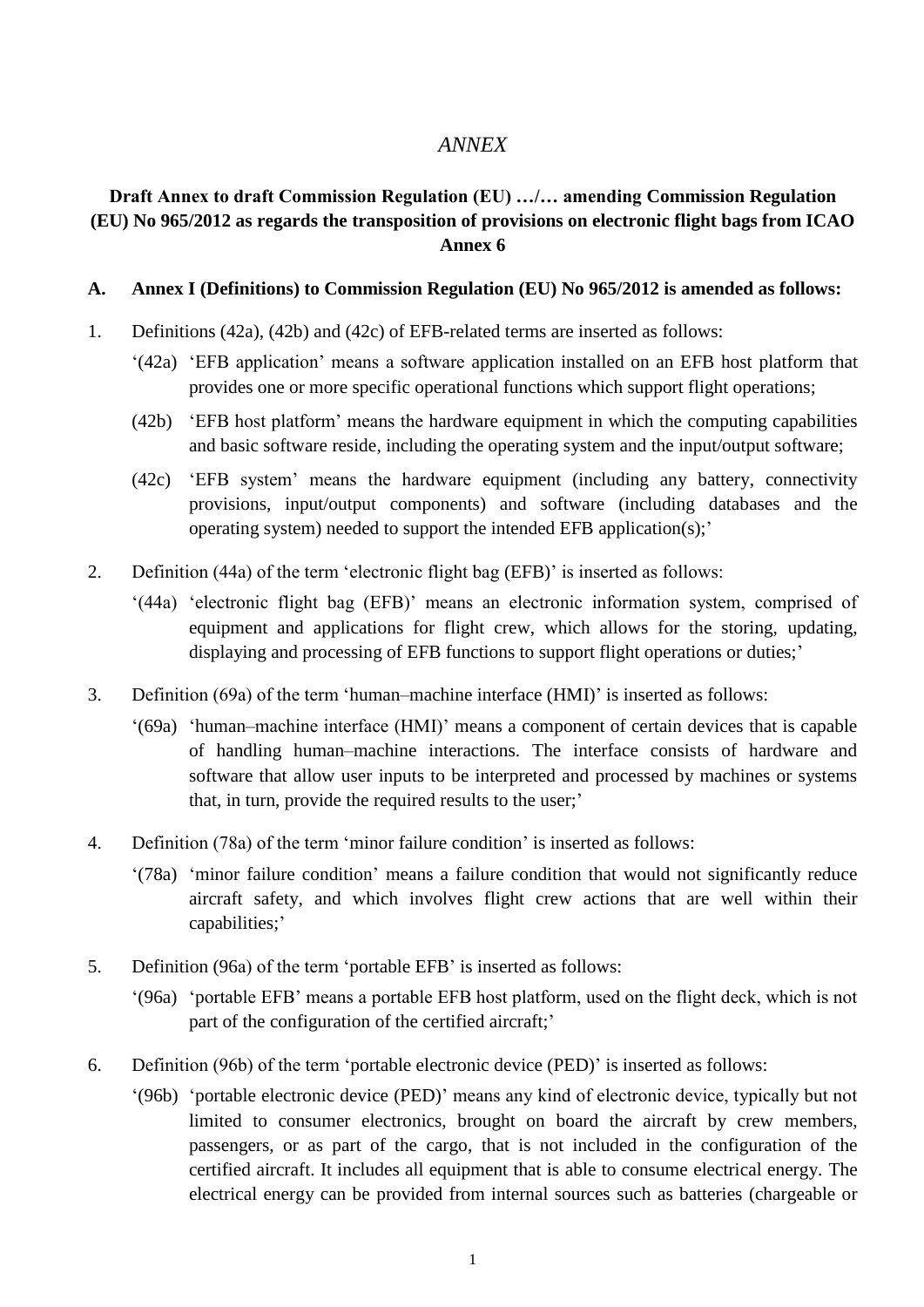non-rechargeable) or the devices may also be connected to specific aircraft power sources.'

- 7. Definitions (120a) and (120b) of terms related to EFB applications are inserted as follows:
	- '(120a)'type A EFB application' means an EFB application whose malfunction or misuse has no safety effect;
	- (120b) 'type B EFB application' means an EFB application:
		- (1) whose malfunction or misuse is limited to a minor failure condition; and
		- (2) which neither replaces nor duplicates any system or functionality required by airworthiness regulations, airspace requirements, or operational rules;

Type B EFB applications may replace paper copies of information required to be carried in the aircraft by operational rules.'

8. The table (EASA FORM 139) of Appendix II is replaced by the following:

| <b>'OPERATIONS SPECIFICATIONS</b><br>(subject to the approved conditions in the operations manual)              |                                                                      |                |                             |         |  |  |  |  |
|-----------------------------------------------------------------------------------------------------------------|----------------------------------------------------------------------|----------------|-----------------------------|---------|--|--|--|--|
| Issuing authority contact details                                                                               |                                                                      |                |                             |         |  |  |  |  |
|                                                                                                                 | Telephone <sup>1</sup> : ___________________; Fax: ________________; |                |                             |         |  |  |  |  |
|                                                                                                                 |                                                                      |                |                             |         |  |  |  |  |
| $AOC2$ : Operator name <sup>3</sup> : Date <sup>4</sup> :                                                       |                                                                      |                | Signature:                  |         |  |  |  |  |
| Dba trading name                                                                                                |                                                                      |                |                             |         |  |  |  |  |
| Operations specifications#:                                                                                     |                                                                      |                |                             |         |  |  |  |  |
| Aircraft model <sup>5</sup> :                                                                                   |                                                                      |                |                             |         |  |  |  |  |
| Registration marks <sup>6</sup> :                                                                               |                                                                      |                |                             |         |  |  |  |  |
| $\Box$ Others <sup>7</sup> :<br>$\Box$ Cargo<br>Types of operations: Commercial air transport $\Box$ Passengers |                                                                      |                |                             |         |  |  |  |  |
| Area of operation <sup>8</sup> :                                                                                |                                                                      |                |                             |         |  |  |  |  |
| Special limitations <sup>9</sup> :                                                                              |                                                                      |                |                             |         |  |  |  |  |
| Specific approvals:                                                                                             | Yes                                                                  | N <sub>o</sub> | Specification <sup>10</sup> | Remarks |  |  |  |  |
| Dangerous goods                                                                                                 | □                                                                    | □              |                             |         |  |  |  |  |
| Low-visibility operations                                                                                       | $\Box$                                                               | $\Box$         | CAT <sup>11</sup>           |         |  |  |  |  |
| Take-off                                                                                                        |                                                                      |                | $RVR^{12}$ : m              |         |  |  |  |  |
| Approach and landing                                                                                            |                                                                      |                | DA/H: ft RVR: m             |         |  |  |  |  |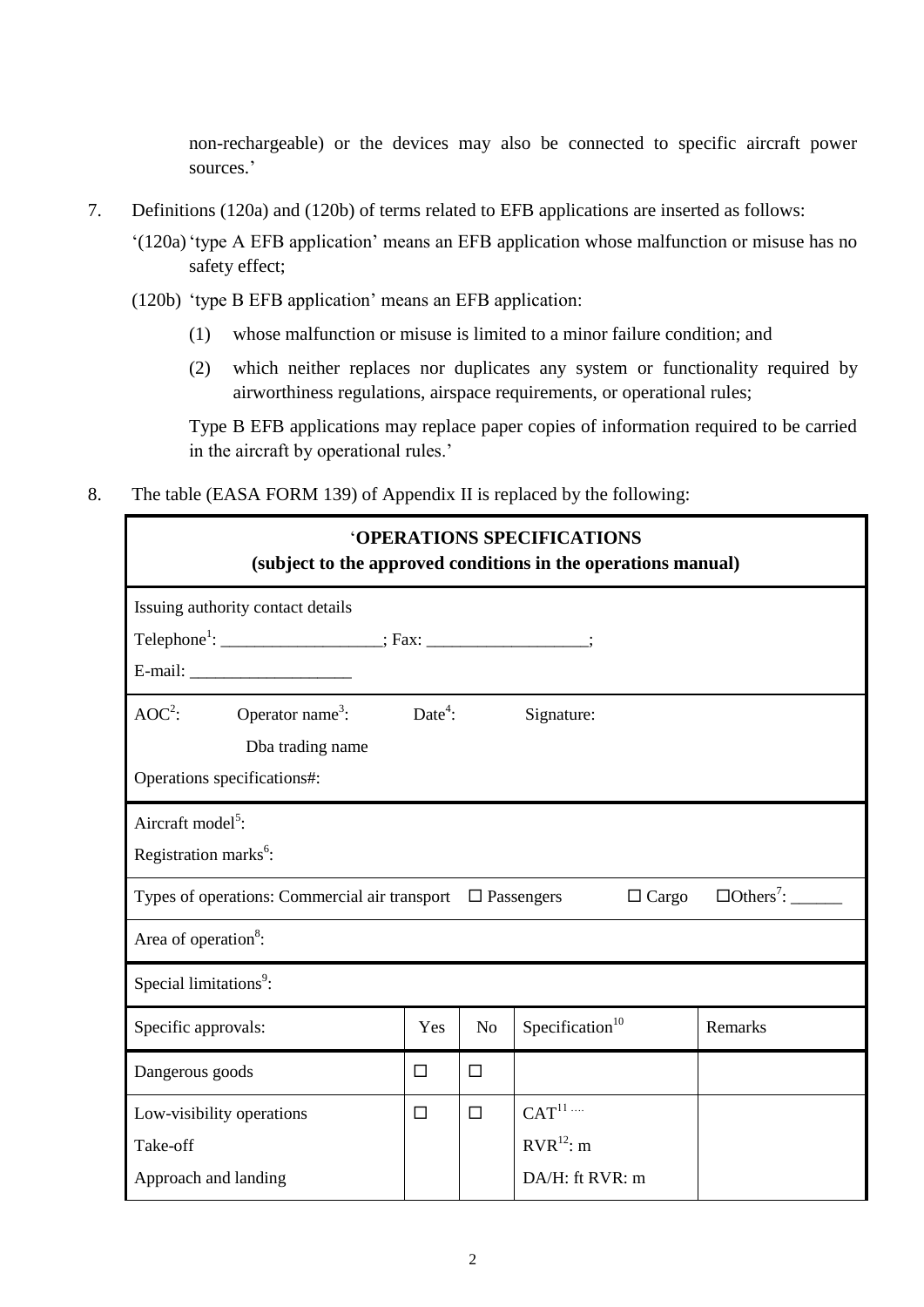| RVSM <sup>13</sup><br>$\Box$ N/A                                               | $\Box$ | $\Box$ |                                       |    |
|--------------------------------------------------------------------------------|--------|--------|---------------------------------------|----|
| ETOPS <sup>14</sup><br>$\Box$ N/A                                              | $\Box$ | $\Box$ | Maximum diversion<br>time $15$ : min. |    |
| Complex navigation specifications for<br>PBN operations <sup>16</sup>          | $\Box$ | $\Box$ |                                       | 17 |
| Minimum navigation performance<br>specification                                | $\Box$ | $\Box$ |                                       |    |
| Single-engined turbine aeroplane<br>operations at night or in IMC<br>(SET-IMC) | $\Box$ | $\Box$ | 18                                    |    |
| Helicopter operations with the aid of<br>night-vision imaging systems          | $\Box$ | $\Box$ |                                       |    |
| Helicopter hoist operations                                                    | $\Box$ | $\Box$ |                                       |    |
| Helicopter emergency medical<br>service operations                             | $\Box$ | $\Box$ |                                       |    |
| Helicopter offshore operations                                                 | $\Box$ | $\Box$ |                                       |    |
| Cabin crew training <sup>19</sup>                                              | $\Box$ | $\Box$ |                                       |    |
| Issue of CC attestation <sup>20</sup>                                          | $\Box$ | $\Box$ |                                       |    |
| Use of type B EFB applications                                                 | $\Box$ | $\Box$ | 21                                    |    |
| Continuing airworthiness                                                       | $\Box$ | $\Box$ | 22                                    |    |
| Others $^{23}$                                                                 |        |        |                                       |    |

(…)

 $(21)$  Insertion of the list of type B EFB applications together with the reference of the EFB hardware (for portable EFBs). Either this list is contained in the operations specifications or in the operations manual. In the latter case, the related operations specifications must make a reference to the related page in the operations manual.

 $(2^2)$  The name of the person/organisation responsible for ensuring that the continuing airworthiness of the aircraft is maintained and a reference to the regulation that requires the work, i.e. Subpart G of Annex I (Part-M) to Commission Regulation (EU) No 1321/2014.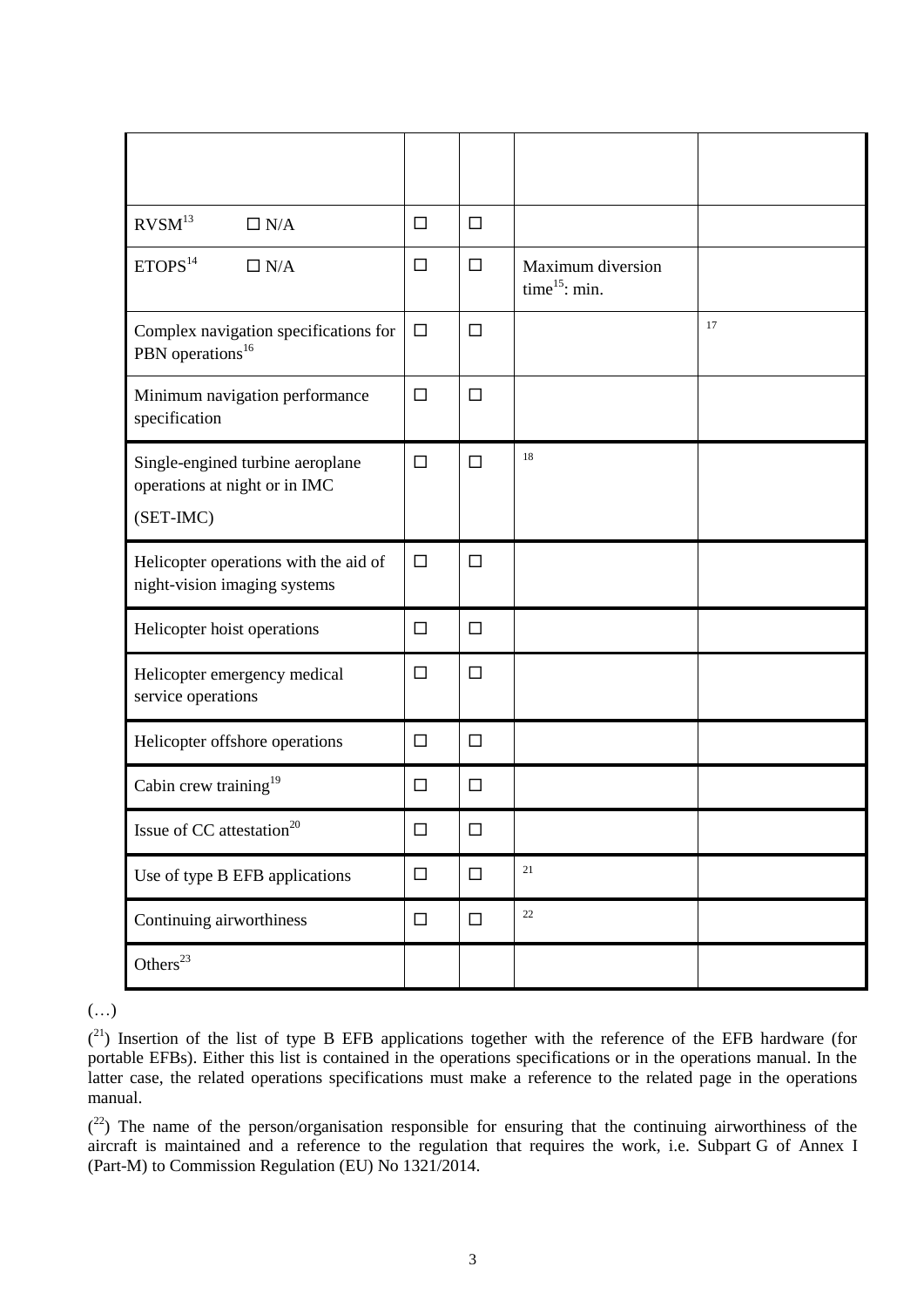$(2^3)$  Other approvals or data can be entered here, using one line (or one multi-line block) per authorisation (e.g. short-landing operations, steep-approach operations, helicopter operations to/from a public interest site, helicopter operations over a hostile environment located outside a congested area, helicopter operations without a safe forced-landing capability, operations with increased bank angles, maximum distance from an adequate aerodrome for two-engined aeroplanes without an ETOPS approval).

EASA FORM 139 Issue 5'

# **B. Annex IV (Part-CAT) to Commission Regulation (EU) No 965/2012 is amended as follows:**

1. Point CAT.GEN.MPA.141 is inserted as follows:

## '**CAT.GEN.MPA.141 Use of electronic flight bags (EFBs)**

- (a) Where an EFB is used on board an aircraft, the operator shall ensure that it does not adversely affect the performance of the aircraft systems or equipment, or the ability of the flight crew member to operate the aircraft.
- (b) The operator shall not use a type B EFB application unless it is approved in accordance with Subpart M of Annex V (Part-SPA).'
- 2. Point CAT.POL.MAB.105(b) is replaced by the following:
	- '(b) Where mass and balance data and documentation is generated by a computerised mass and balance system, the operator shall:
		- (1) verify the integrity of the output data to ensure that the data are within AFM limitations; and
		- (2) specify the instructions and procedures for its use in its operations manual.'
- 3. Point CAT.POL.MAB.105(e) is deleted.

# **C. Annex V (Part-SPA) to Commission Regulation (EU) No 965/2012 is amended as follows:**

1. Subpart M is added as follows:

## 'SUBPART M

## *ELECTRONIC FLIGHT BAGS (EFBs)*

#### **SPA.EFB.100 Use of electronic flight bags (EFBs) — operational approval**

- (a) A commercial air transport operator shall only use a type B EFB application if the operator has been granted an approval by the competent authority for such use.
- (b) In order to obtain an operational approval from the competent authority for the use of a type B EFB application, the operator shall provide evidence that: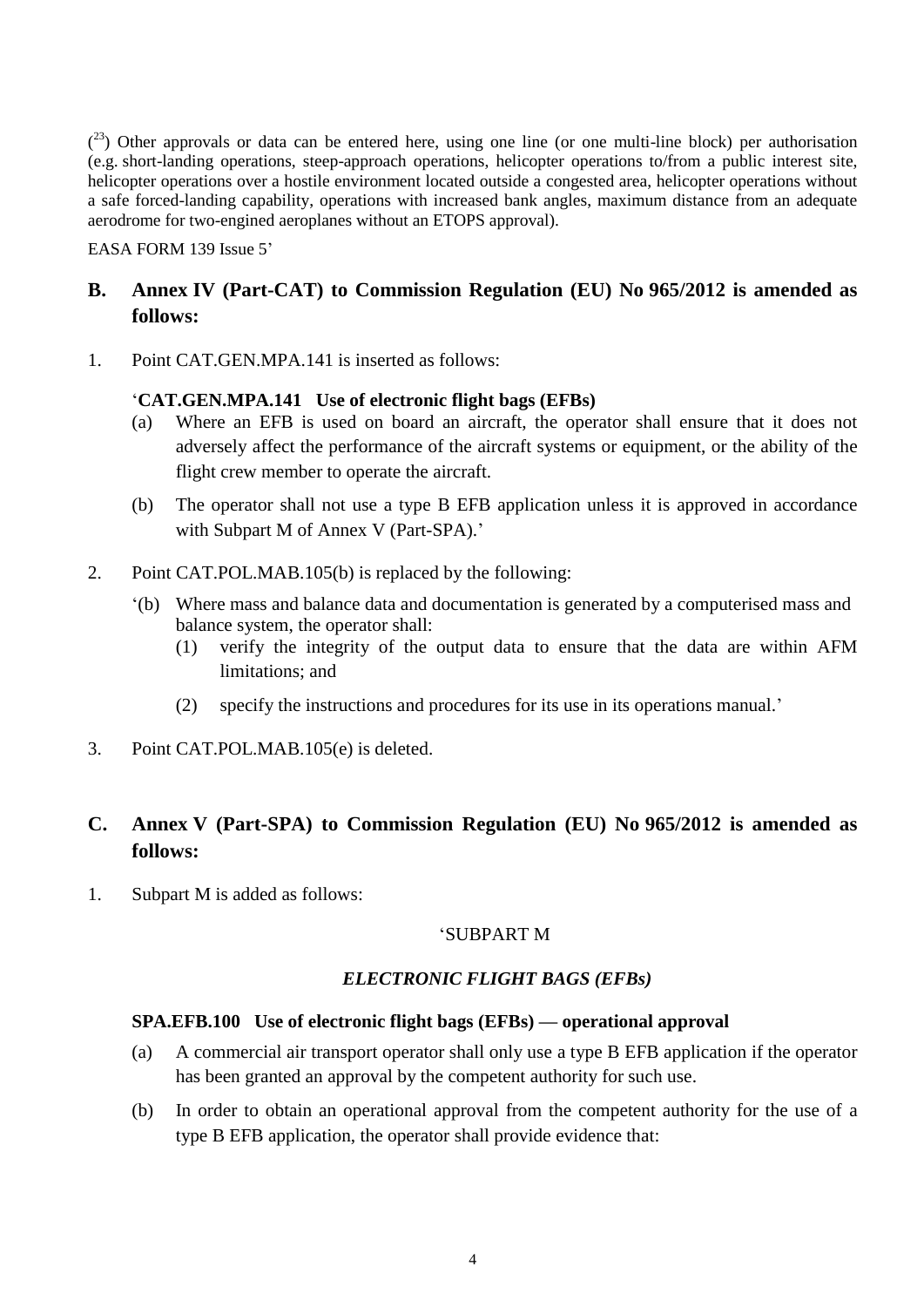- (1) a risk assessment related to the use of the EFB device that hosts the application and to the EFB application and its associated function(s) has been conducted, identifying the associated risks and ensuring that they are appropriately managed and mitigated;
- (2) the human–machine interfaces of the EFB device and the EFB application have been assessed against human factors principles;
- (3) it has established an EFB administration system and that procedures and training requirements for the administration and use of the EFB device and the EFB application have been established and implemented; these shall include procedures for:
	- (i) operating the EFB;
	- (ii) the management of changes to the EFB;
	- (iii) the management of EFB data;
	- (iv) EFB maintenance; and
	- (v) EFB security;
- (4) the EFB host platform is suitable for the intended use of the EFB application.

This demonstration shall be specific to the EFB application and the EFB host platform on which the application is installed.'

## **D. Annex VI (Part-NCC) to Commission Regulation (EU) No 965/2012 is amended as follows:**

1. Point NCC.GEN.131 is inserted as follows:

#### '**NCC.GEN.131 Use of electronic flight bags (EFBs)**

- (a) Where an EFB is used on board an aircraft, the operator shall ensure that it does not adversely affect the performance of the aircraft systems or equipment, or the ability of the flight crew member to operate the aircraft.
- (b) Prior to using a type B EFB application, the operator shall:
	- (1) conduct a risk assessment related to the use of the EFB device that hosts the application and to the EFB application concerned and its associated function(s), identifying the associated risks and ensuring that they are appropriately managed and mitigated; the risk assessment shall address the risks associated with the human– machine interface of the EFB device and the EFB application concerned; and
	- (2) establish an EFB administration system, including procedures and training requirements for the administration and use of the device and the EFB application.'